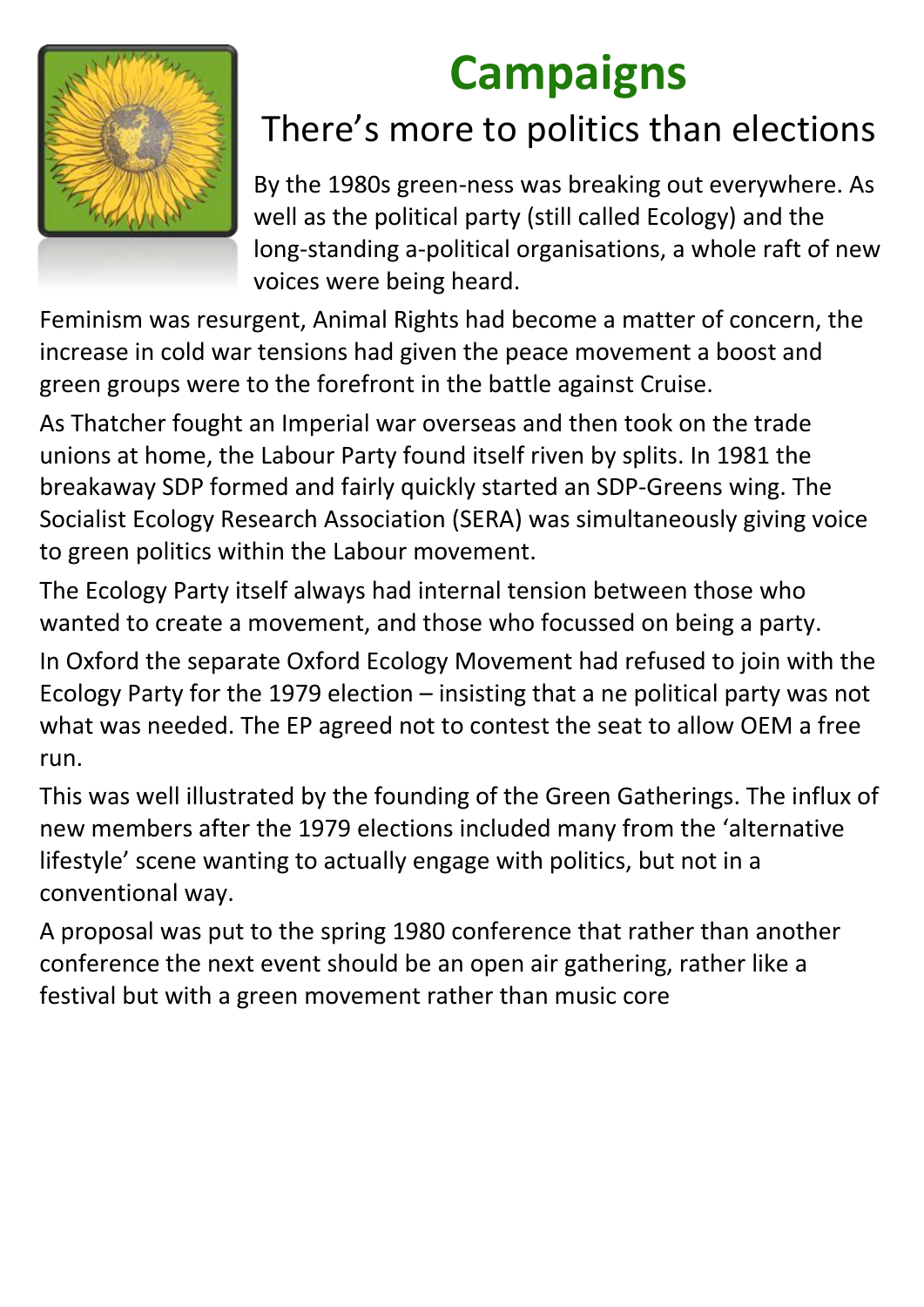## **Gatherings**

The move to replace a conference with a gathering was rejected by conference, but the instigators decided to go ahead and do it anyway. Thus, the first Ecology Party Gathering was held in summer 1980 at Worthy Farm near Glastonbury.







For 1982 it was done again, the organising group now forming itself as 'The Green Collective' and breaking away from Ecology Party organisation.

The 1982 event was rebranded as **'The Green Gathering'**



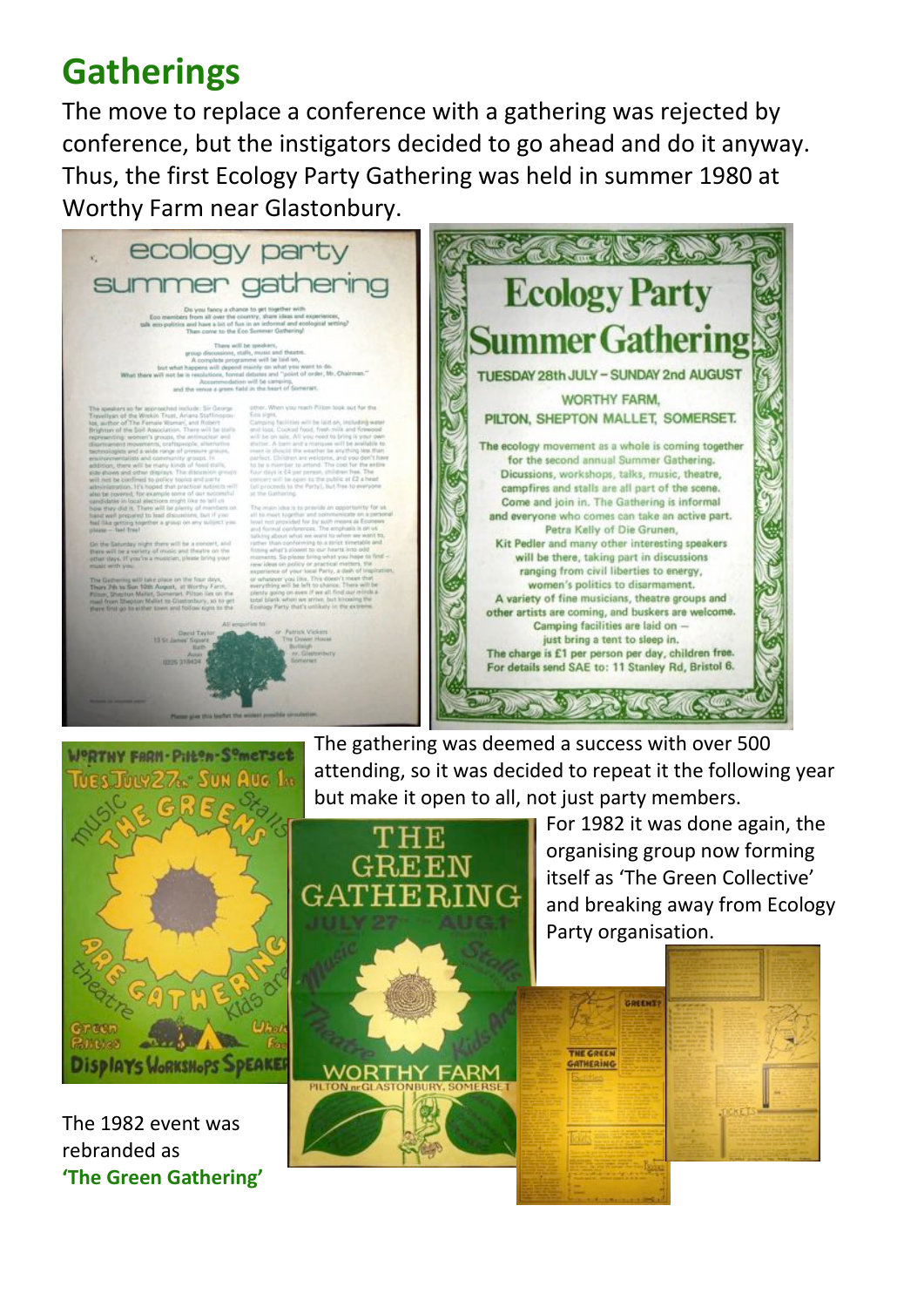



For 1983 it was necessary to move the venue. The Green Collective was expanding its activities and the gathering was spawning local one-day gatherings.

THE







#### **GREEN** GATHERING GATURRING LIST IT/3/83 May 28/29/30 Torness Green Gathering o/o SCNAM, II Forth St., Edisburgh. 031-597-4283 May 30th - June 4th Upper Heyford Micclade c/o Sylvia 01-555-6448 or 590-2262 June 4th or IIth Nettering Green Day a/o Rosie Stanning, II Chancery Lane, Thrapeton (between 5 @ 8)  $tan 600$ June IS/I9th Green Deserts Gathering o/o Mike Bell, 69 Canbridge Sd, Oakington, Cashe. tel.022021-120 June 25/26th Bradford Green Gathering o/o Chris Savory, 53 Mayo Ave, Bradford RDS June 24/26th Tectors Green Gathering c/o Bobby Basilgate, I Breckick Cottages, Black üreen Feace Festéval $\alpha/\alpha$  Andrew Pratt, Student CSD, Students Roce, Entrevelty of Rest Anglia, Norwich  $2$  and  $x$   $x/a/3$ July 9/10th  $\geq$  July 15/16/27/18th Green Moon Gathering  $\,$  e/o Richard Crabtree, Pry House, Mentheed, List Custria, GA9 3FT July 16/77 A Gathering for a Peaceful Society (Harpstead Heath) c/o Baltine Euric 01-734-0200  $\lambda$  July 22/23/24 Sharpness Green Gathering c/o Richard Lawson, The G2d School Rooms, toll Sharpness Gongresbury, Awon. tel. Nation 832338 (days)  $\text{Adj}\,$  26th-37st Glastenbury Green Gathering  $\alpha/\alpha$  Bean Holden, 5 For Fark Rd, Faigston, South Bevon. tel. 0803-552397 August 5/6th Greenlass Common Vigil/Fast August T3/Ith Penwith Pestival for Youth of all Ages o/o Women For Peace, August 20/2Ist Gravesend Green Gathering August 25-29th Welsh Green Gathering Maceteg, Mid Gianorgan. o/o Julie Baylis, Li Halams Rd,



Seyt. IQ/IIth Obsecr Fair

Neath, M.Glaso

plus Green Economic Gathering (Cheltenham) Sept.

The gatherings naturally intersected with the free-festival movement so that three tribes came together and partied (more or less) as one. The serious politicos, the hedonistic hippies, and the alternative lifestyle travellers met and fed off each other.

 $14.03$ 

*DEAEOMATE*